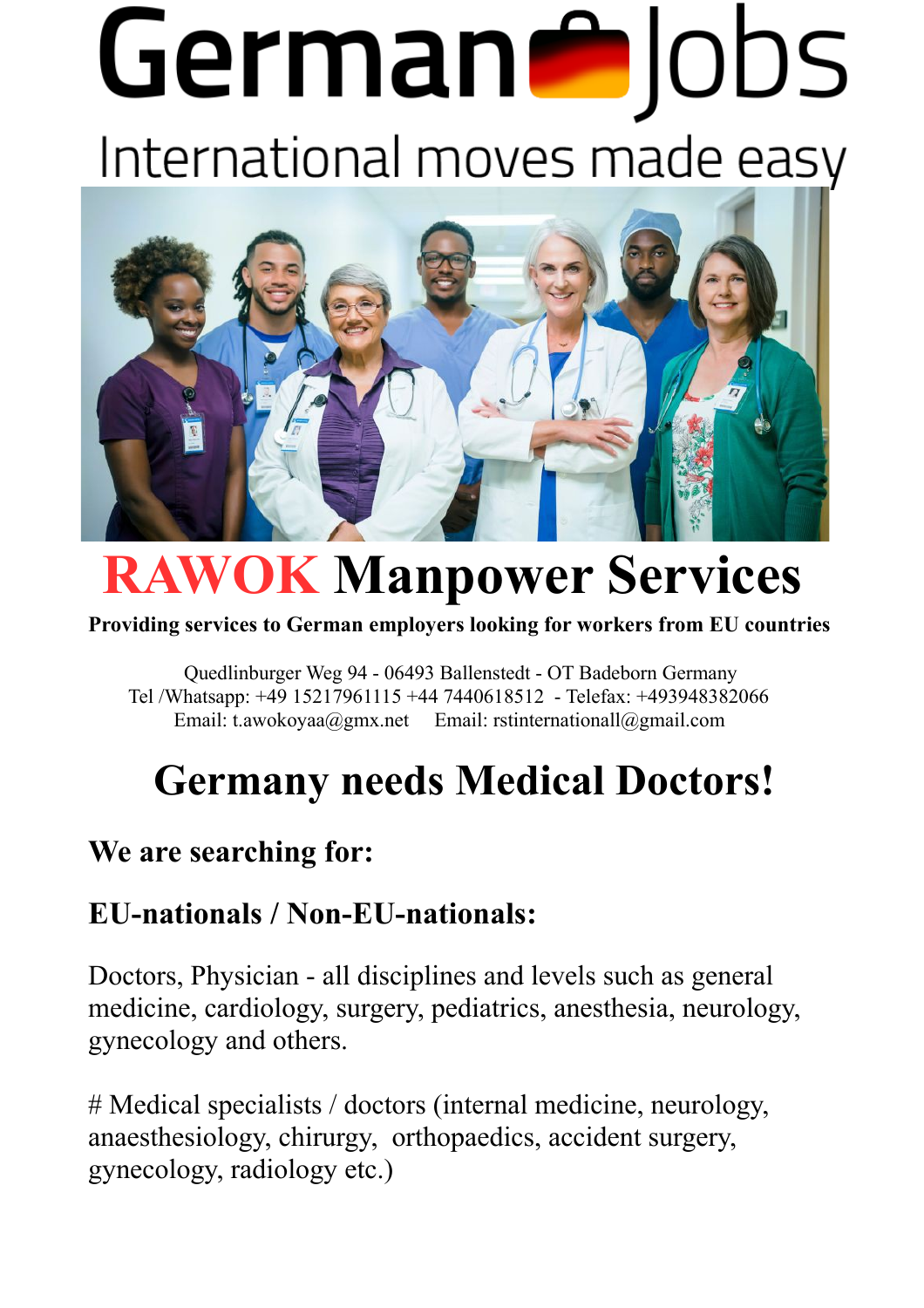# Assistant doctors - with or without experience

Assistant physician(Assistenzarzt)

###############################

- Anesthesiology
- Cardiology
- Diabetology
- Gastroenterology
- General and Visceral Surgery
- Geriatrics
- Gynecology
- Internal Medicine
- Neurology
- Oncology
- Orthopedics and Trauma Surgery
- Pathology
- Pediatric and Adolescent Psychiatry
- Pediatrics
- Physical and rehabilitative Medicine
- Pneumology
- Psychiatrie
- Rheumatology
- Vascular Surgery

Specialist(Facharzt) ######################

- Anesthesiology
- Cardiology
- Dermatology
- Diabetology
- Endocrinology
- ENT
- Gastroenterology
- General and Visceral Surgery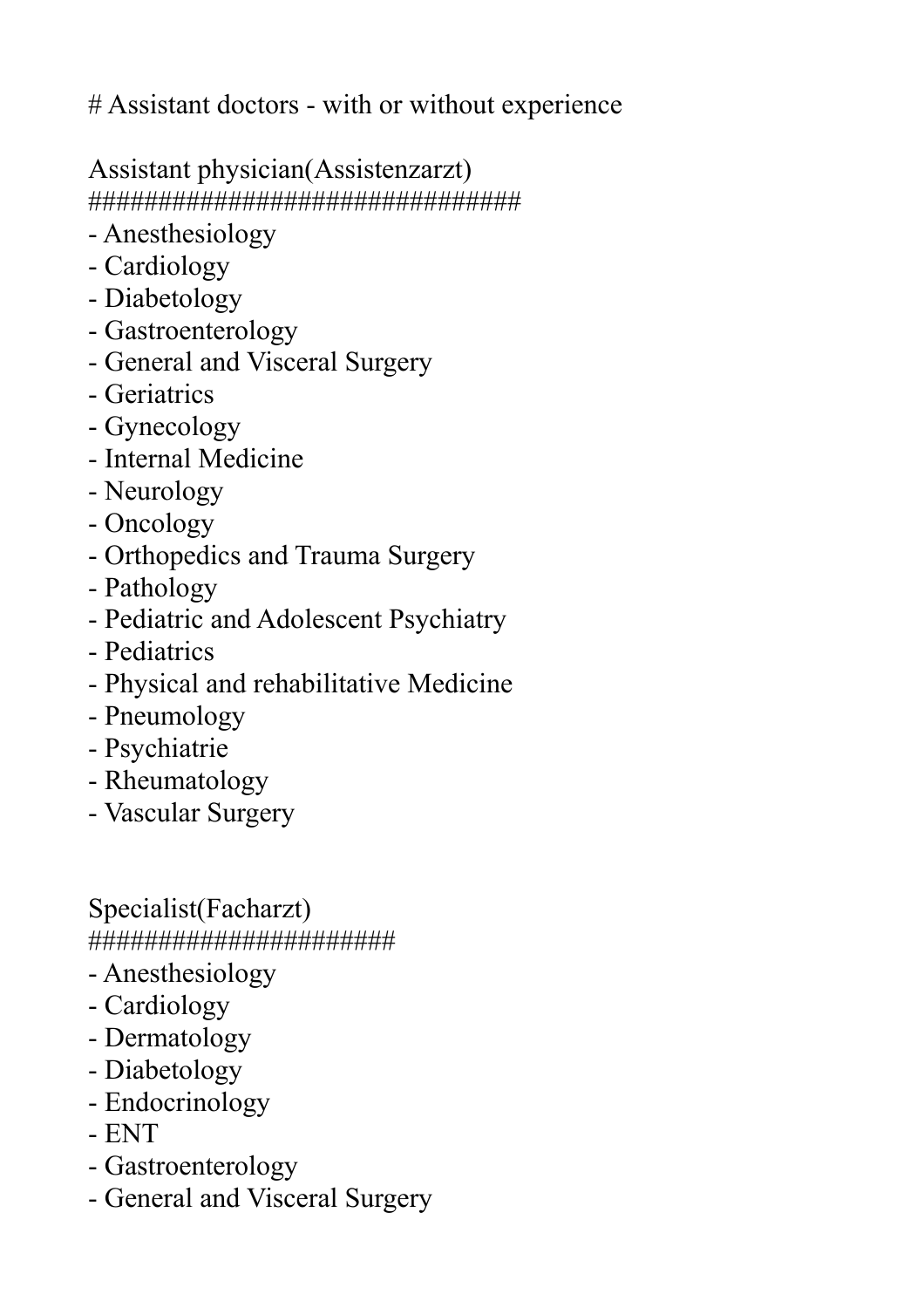- General Medicine
- Geriatrics
- Gynecology
- Internal Medicine
- Laboratory Medicine
- Nephrology
- Neurology
- Oncology
- Ophthalmology
- Orthopedics and Trauma Surgery
- Pathology
- Pediatric and Adolescent Psychiatry
- Pediatrics
- Physical and Rehabilitative Medicine
- Pneumology
- Psychiatry
- Radiology
- Rheumatology
- Vascular Surgery

Consultant(Oberarzt) ############################

General Surgery

- Anesthesiology
- Gastroenterology
- Gynecology
- ENT
- Internal Medicine
- Cardiology
- Pediatric and Adolescent Psychiatry
- Neurology
- Oncology
- Ophthalmology
- Orthopedics and Trauma Surgery